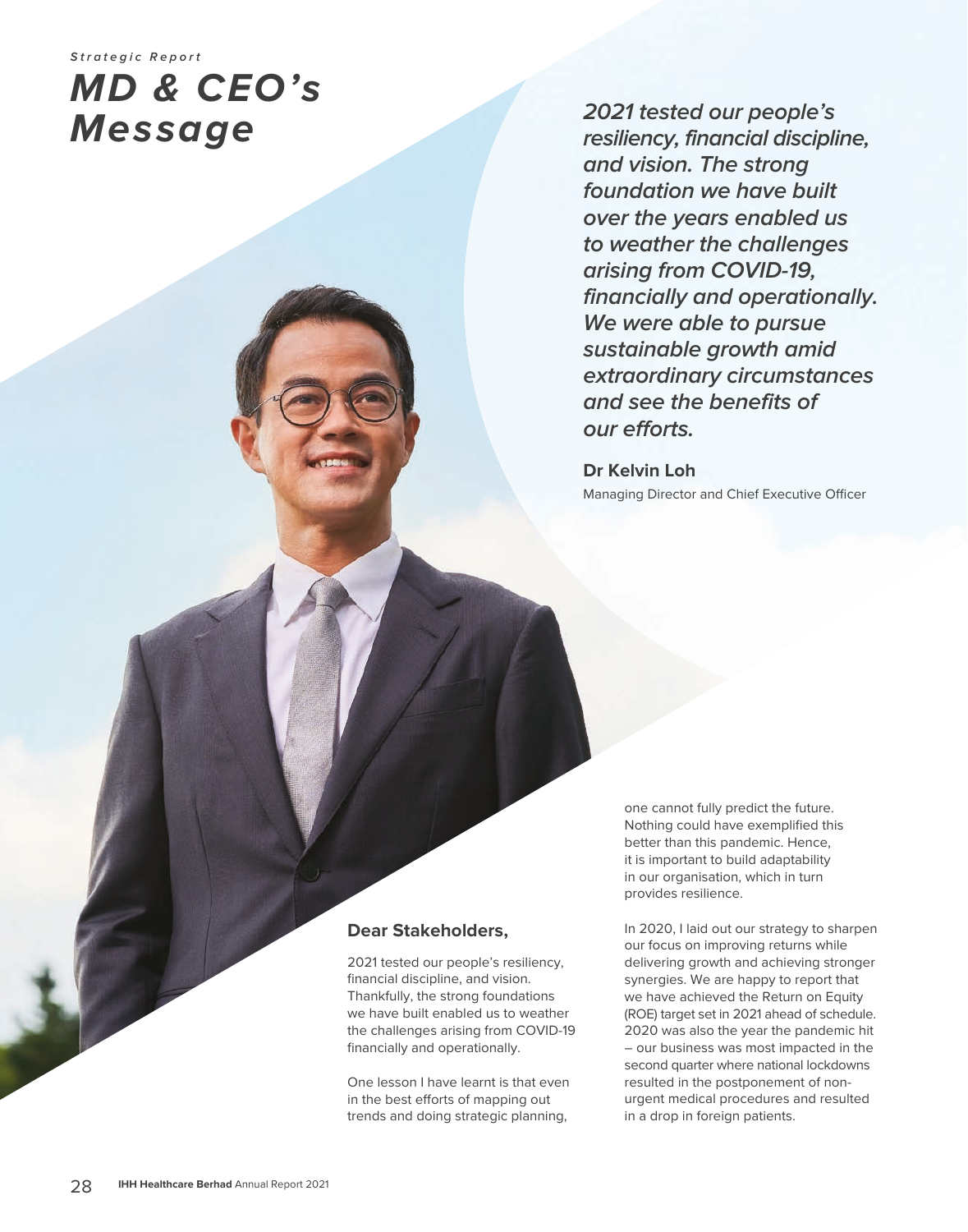But by sticking closely to our 2020 strategy, underpinned by our purpose of building trust, our performance rebounded in 2021. Thanks to our focus on safety for our people and building trust for both COVID and non-COVID patients, our patient admission into our hospitals has continued to grow over the year. We have also responded swiftly to evolving patient trends such as digitalisation and telemedicine, even before the pandemic, which has allowed us to build on the trust our stakeholders have in us.

Our revenue grew 28% to RM17.1 billion from FY2020, witnessing firm growth across all the countries we operate in. Despite disruptions and movement controls from resurging waves of the pandemic, more local patients returned to our hospitals to seek treatment. EBITDA grew to RM4.3 billion, and Net Operating Income (excluding exceptional items) increased to RM1.6 billion. Net Income or PATMI grew to RM1.9 billion on the back of stronger revenue from returning local patients, contributions from COVID-19 services rendered, and maintaining cost discipline.

In the wake of COVID-19, the global average health spending to GDP ratio jumped from 8.8% in 2019 to 9.7% in 2020. The pandemic has shown the importance of public and private partnerships and that collaboration between these sectors will be the way forward. On our end, we continue to actively support the public healthcare sector and have collaborated with governments to manage COVID-19 through efforts such as testing, screening and vaccination services.

## **Trust: The Cornerstone of Our Business**

Healthcare decisions are deeply personal and based on trust. Only by doing right by our stakeholders can we build a business that touches lives and transforms care for generations to come.

We learned from this pandemic that people need to trust authority figures and remember that healthcare professionals have their best interests at heart. To this day, we stand firm to our vision of being the world's most trusted healthcare services network by providing patientcentred quality care.

In furthering trust, we have focused on delivering added value through our Value Driven Outcomes (VDO) initiative, where we improve the quality of medical care for patients while optimising healthcare costs. Now practised in five regions – Singapore, Malaysia, Turkey, Brunei, Hong Kong – VDO allows us to look at value from the patient's point of view. Moving forward, we are working to cover all VDO procedures by 2024 and create a culture of improvement with our physician partners. Read more about the VDO in our Case Study on page 4.

Concurrently, we continue to strengthen trust with our stakeholders. We are fighting the COVID-19 war alongside local governments. In Singapore, the Changi Airport Group awarded Parkway Laboratory Services the contract to become a laboratory vendor to provide Polymerase Chain Reaction (PCR) tests for on-arrival travellers at Changi Airport starting from November 2021. For our people, we support and ensure that they are empowered to carry out their work safely while enabling them to grow. For our shareholders, we have achieved ahead of time the goal of doubling our return of equity that we announced at the start of 2020. We are not done yet, and we remain committed to further improving our returns and performance going forward.

## **Global Operations Synergised**

Our sizeable global healthcare network uniquely positions us to leverage our scale and group synergies to generate value across the business. The rollout of the digital Cerebral Plus (C+), a proprietary Hospital Information System developed by our very own Acibadem Group, has been a key milestone in our implementation of synergistic platforms throughout the year. C+ allows for data standardisation, ease of changes, seamless integration of functions, and comprehensive data analytics.

#### **Highlights**

**RM17.1 billion** Revenue

**RM1.9 billion** Net Income

## **17.15**

Earnings per share excluding exceptional items (sen)

## **8.43%**

Return on Equity (December 2021)

C+ was localised and rolled out in Malaysia across Pantai Hospitals and Gleneagles Kuala Lumpur Hospital. This successful rollout is a testimony to our teamwork across borders, during heightened travel restrictions and our commitment to excellence. We have also surpassed the RM100 million target in cost savings with a Group procurement bulk-purchasing initiative in 2021.

## **Sustainable Growth for Generations to Come**

We are at the point of our journey where we are poised to accelerate our growth, do so in a sustainable way, and continue to improve our ROE for all our stakeholders.

Journeying into 2022, we have set our sights on four strategic pillars anchored on 'Care. For Good.'. We will provide sustainable growth for all stakeholders, including patients, people and the public. This is the new Growth Strategy as we celebrate our 10<sup>th</sup> anniversary as a listed company. Our four strategic pillars are; build a trust culture, improve operations locally, synergise globally, develop growth engines, and have a compelling sustainability agenda.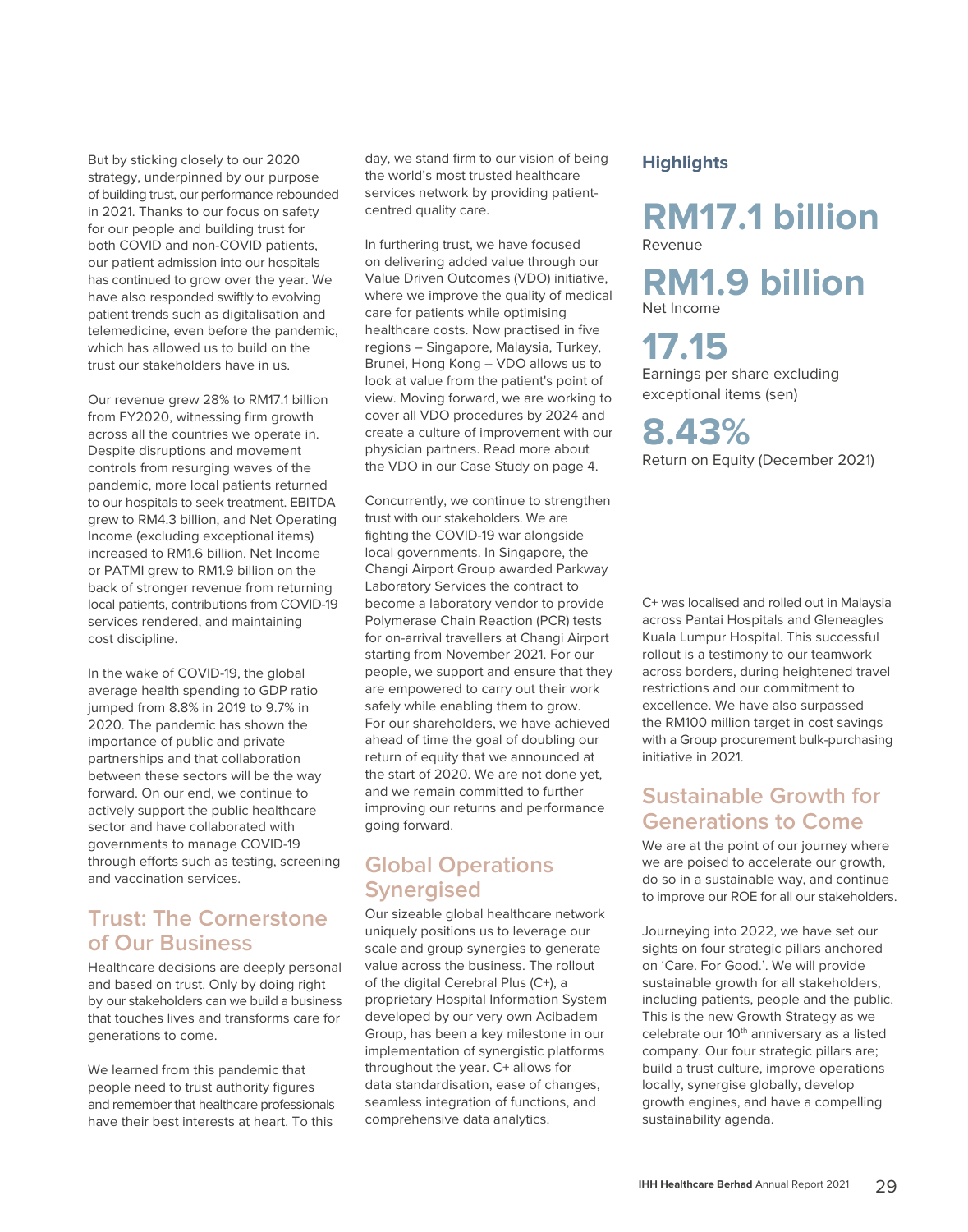## **Strategic Report** *MD & CEO's Message*

We have identified five areas of sustainable growth engines. First, we begin with post-COVID-19 recovery as we emerge into the new normal. Second, we will grow organically by improving bed occupancy and utilisation of existing facilities. We seek to continue to improve operating efficiency and revenue intensity through more sophisticated and complex medical offerings. This will fundamentally enhance the returns on our current asset base.

Third, we will acquire strategic assets utilising cluster strategy and into adjacent markets with our deep operating know-how. We are well-positioned to seize merger & acquisition opportunities, and will explore investments in the healthcare value chain to deepen our home markets presence. This expansion of our clusters will allow us to improve operational efficiencies and tap on synergistic savings from operating overheads in our localities.

Fourth, we aim to develop our laboratory business in the various markets to become a global laboratory platform. COVID-19 has propelled the robust growth of this space, and more frequent testing is required as we move towards endemic living. Laboratory services is a core business in our portfolio and in 2021 accounted for RM2.0 billion in revenue.

Fifth, we will see us driving innovation and embarking on a digital transformation journey through digital and health tech platforms. Today's patients are seeking new ways to access healthcare. We want to fulfil that need and offer our patients an omnichannel health experience.

Digital technologies enable the shift of care downstream, and we see this as an opportunity. Investing in technologies will enable us to seamlessly deliver parts of our care beyond the hospital walls. This enables our patients to continue to trust us, as we innovate to provide them with greater convenience, confidence and empower them to make active decisions in their healthcare journey. We see increased investments in digitalisation and innovation as a host of new technologies are integrated into care delivery, genomics and precision medicine.

## **Sustained Recovery and Resilient Performance in Our Operations and Markets**

#### **Malaysia**

There has been sustained recovery in Malaysia, with contributions from increased local patient admission, complex medical cases and COVID-19 related services. This is despite the movement control order (MCO) enacted in January 2021. At the same time, we have made significant progress with the rollout of C+ at Pantai Hospital Ipoh and Pantai Hospital Penang. Looking into 2022, our goal is to increase patient volumes and bed occupancy to pre-Covid level as the situation normalises, to grow via the cluster strategy approach, and to extend reach to a rapidly growing middle-class population in the country.

### **Singapore**

The performance of Singapore's hospitals has remained resilient despite lower foreign patient volumes. On the other hand, Parkway Laboratory Services is the first private laboratory in Singapore to run the PCR test for COVID-19 testing. Our laboratory capabilities have been enhanced for COVID-19 to increase testing capacity.

A new master lease agreement with PLife REIT for three Singapore hospitals will extend our term until 2042. The move strengthens IHH's ability to operate at its prime locations and serve patients in Singapore. The agreement includes an approximate RM460 million in renewal capital expenditure, further enhancing our hospitals' competitiveness and quality positioning.

Our goal is to drive revenue intensity as a "super" specialisation hub in the future. In 2023, IHH will be the first private hospital in ASEAN to open the Proton Therapy Center in Mount Elizabeth Novena Hospital. We will also be placing our focus on growing the primary care and ambulatory care segment.

#### **Turkey & Europe**

For the full year of 2021, our Turkish and European business has been on a strong recovery path. Our Non-Lira contribution from operations has increased since 2017 to about 40%. In addition, prices adjustments for our service offerings were adjusted to counter inflation in the country.

With that, Acibadem has continuously been enhancing its services in Turkey and Europe by undertaking more complex cases during the year. In Q3 2021, Acibadem performed a highly complex, 27-hour milestone operation to separate a set of conjoined twins.

Through cross-currency swaps, we have hedged our foreign debt exposure and stabilised earnings. We diversified our European based earnings to about 28% of revenue. We aim to expand our footprint in Europe to funnel more medical tourism to our Turkey hospitals.

#### **India**

We saw a strong recovery of core non-COVID business, driving cost discipline and increasing productivity. With the streamlining of operations, our cost savings plan for Fortis has borne fruit.

As part of our strategy to increase returns for our stakeholders, we divested Continental Hospitals in Hyderabad and Apollo Gleneagles Hospital Joint Venture in Kolkata. We remain committed to growth in our India operations and Fortis is our largest platform. This is in line with the Group's continued execution of its strategy, one pillar of which is to review its portfolio and capital deployment to prioritise returns.

Additionally, Fortis and Gleneagles Global Hospitals in India are providing increasingly complex procedures in India, including removing a 10kg tumour in Gurugram and a hand transplant in Mumbai.

In the coming years, our focus will be on improving the performance of Fortis and Gleneagles Global Hospitals to capture the high growth potential of private healthcare and laboratory services, through SRL Diagnostics, in India.